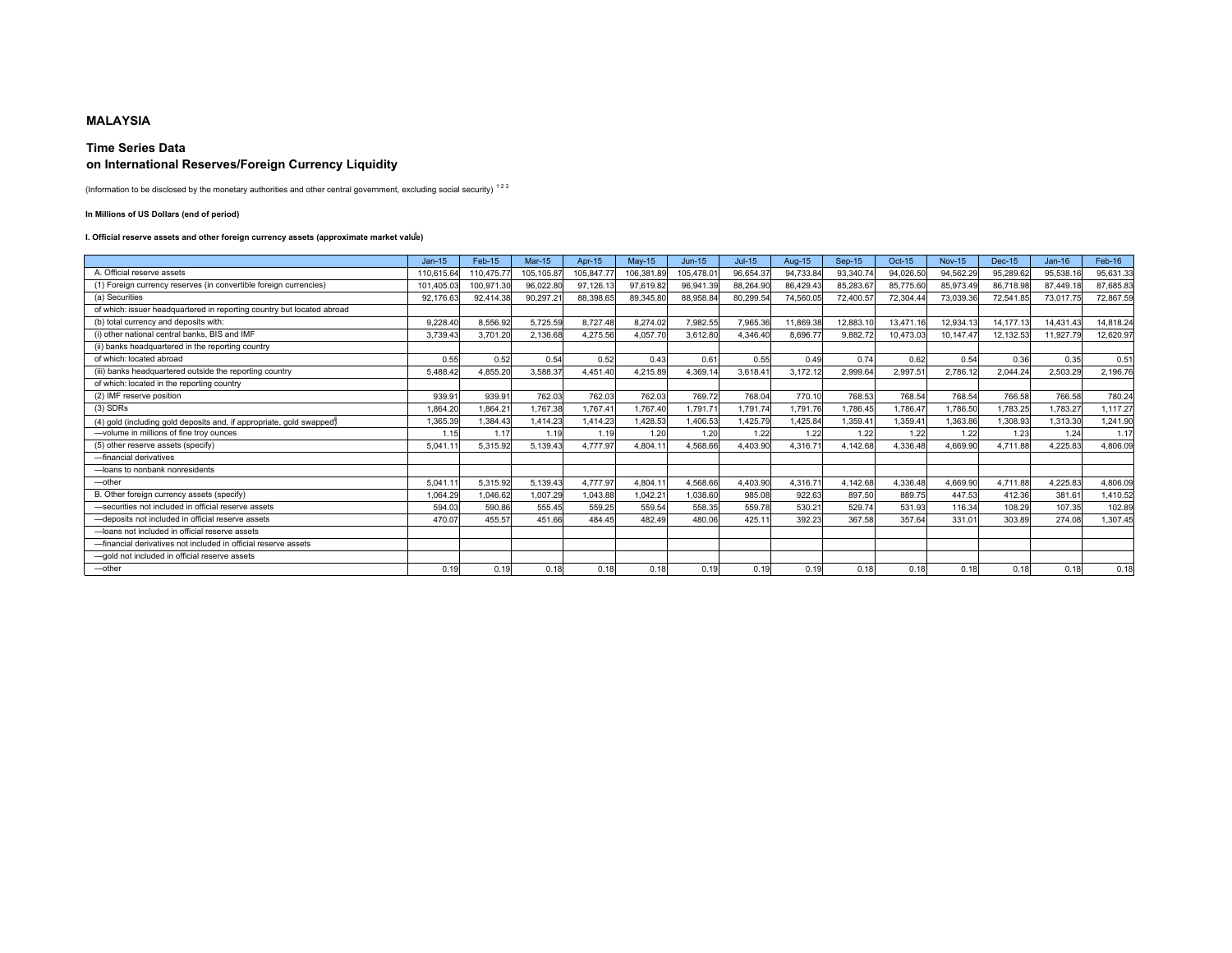**Total**

|                                                                                          |           | $Jan-15$    | Feb-15      | $Mar-15$    | Apr-15      | $May-15$    | $Jun-15$  | $Jul-15$    | Aug-15      | Sep-15      | Oct-15      | <b>Nov-15</b> | Dec-15      | $Jan-16$    | Feb-16      |
|------------------------------------------------------------------------------------------|-----------|-------------|-------------|-------------|-------------|-------------|-----------|-------------|-------------|-------------|-------------|---------------|-------------|-------------|-------------|
| 1. Foreign currency loans, securities, and deposits                                      |           | $-1,530.87$ | $-1,460.08$ | $-1,459.73$ | $-1,514.36$ | $-1,504.60$ | $-234.44$ | $-232.15$   | $-219.91$   | $-1,418.60$ | $-1,420.05$ | $-1.421.05$   | $-1,422.76$ | $-1,407.1$  | $-1,408.99$ |
| -outflows (-)                                                                            | Principal | $-1.412.65$ | $-1,341.22$ | $-1.341.08$ | $-1,343.95$ | $-1.334.89$ | $-91.22$  | $-89.14$    | $-78.61$    | $-1.277.93$ | $-1.278.84$ | $-1.279.87$   | $-1.282.79$ | $-1.284.1$  | $-1,285.66$ |
|                                                                                          | Interest  | $-118.22$   | $-118.86$   | $-118.65$   | $-170.41$   | $-169.71$   | $-143.22$ | $-143.01$   | $-141.30$   | $-140.67$   | $-141.21$   | $-141.18$     | $-139.97$   | $-123.00$   | $-123.33$   |
| $\frac{1}{2}$ inflows $(+)$                                                              | Principal |             |             |             |             |             |           |             |             |             |             |               |             |             |             |
|                                                                                          | Interest  |             |             |             |             |             |           |             |             |             |             |               |             |             |             |
| 2. Aggregate short and long positions in forwards and futures in foreign currencies vis- |           |             |             |             |             |             |           |             |             |             |             |               |             |             |             |
| vis the domestic currency (including the forward leg of currency swaps)                  |           |             |             |             |             |             |           |             |             |             |             |               |             |             |             |
| (a) Short positions (-)                                                                  |           |             |             |             |             |             |           | $-1,000.00$ | $-3,850.00$ | $-6,735.00$ | $-6,525.00$ | $-5,575.00$   | $-5,995.00$ | $-6,840.00$ | $-6,290.00$ |
| (b) Long positions (+)                                                                   |           |             |             |             |             |             |           |             |             |             |             |               |             |             |             |
| 3. Other (specify)                                                                       |           |             |             |             |             |             |           |             |             |             |             |               |             |             |             |
| -outflows related to repos (-)                                                           |           |             |             |             |             |             |           |             |             |             |             |               |             |             |             |
| -inflows related to reverse repos (+)                                                    |           |             |             |             |             |             |           |             |             |             |             |               |             |             |             |
| -trade credit (-)                                                                        |           |             |             |             |             |             |           |             |             |             |             |               |             |             |             |
| $-$ trade credit $(+)$                                                                   |           |             |             |             |             |             |           |             |             |             |             |               |             |             |             |
| -other accounts payable (-)                                                              |           |             |             |             |             |             |           |             |             |             |             |               |             |             |             |
| -other accounts receivable (+)                                                           |           |             |             |             |             |             |           |             |             |             |             |               |             |             |             |

### **II. Predetermined short-term net drains on foreign currency assets (nominal value)**

**Up to 1 month**

|                                                                                          |           | $Jan-15$ | Feb-15   | $Mar-15$ | Apr-15   | $May-15$    | $Jun-15$ | $Jul-15$    | Aug-15      | Sep-15      | Oct-15      | <b>Nov-15</b> | <b>Dec-15</b> | $Jan-16$    | Feb-16      |
|------------------------------------------------------------------------------------------|-----------|----------|----------|----------|----------|-------------|----------|-------------|-------------|-------------|-------------|---------------|---------------|-------------|-------------|
| . Foreign currency loans, securities, and deposits                                       |           | $-60.77$ | $-28.45$ | $-4.21$  | $-11.50$ | $-1,282.24$ | $-39.49$ | $-3.61$     | $-22.92$    | $-29.95$    | $-3.22$     | $-12.06$      | $-38.14$      | $-0.63$     | $-26.90$    |
| -outflows (-)                                                                            | Principal | $-60.69$ | $-25.86$ | $-2.17$  | $-11.1$  | $-1,253.22$ | $-2.96$  | $-3.11$     | $-20.42$    | $-2.44$     | $-3.00$     | $-8.50$       | $-1.16$       | $-0.63$     | $-24.07$    |
|                                                                                          | Interest  | $-0.08$  | $-2.59$  | $-2.04$  | $-0.33$  | $-29.02$    | $-36.53$ | $-0.50$     | $-2.50$     | $-27.51$    | $-0.22$     | $-3.56$       | $-36.98$      | 0.00        | $-2.83$     |
| $\frac{1}{2}$ inflows $(+)$                                                              | Principal |          |          |          |          |             |          |             |             |             |             |               |               |             |             |
|                                                                                          | Interest  |          |          |          |          |             |          |             |             |             |             |               |               |             |             |
| 2. Aggregate short and long positions in forwards and futures in foreign currencies vis- |           |          |          |          |          |             |          |             |             |             |             |               |               |             |             |
| vis the domestic currency (including the forward leg of currency swaps)                  |           |          |          |          |          |             |          |             |             |             |             |               |               |             |             |
| (a) Short positions (-)                                                                  |           |          |          |          |          |             |          | $-1,000.00$ | $-2,700.00$ | $-5,190.00$ | $-5,150.00$ | $-4,830.00$   | $-2,480.00$   | $-4,350.00$ | $-2,775.00$ |
| (b) Long positions (+)                                                                   |           |          |          |          |          |             |          |             |             |             |             |               |               |             |             |
| 3. Other (specify)                                                                       |           |          |          |          |          |             |          |             |             |             |             |               |               |             |             |
| -outflows related to repos (-)                                                           |           |          |          |          |          |             |          |             |             |             |             |               |               |             |             |
| -inflows related to reverse repos (+)                                                    |           |          |          |          |          |             |          |             |             |             |             |               |               |             |             |
| -trade credit (-)                                                                        |           |          |          |          |          |             |          |             |             |             |             |               |               |             |             |
| $-$ trade credit $(+)$                                                                   |           |          |          |          |          |             |          |             |             |             |             |               |               |             |             |
| -other accounts payable (-)                                                              |           |          |          |          |          |             |          |             |             |             |             |               |               |             |             |
| -other accounts receivable (+)                                                           |           |          |          |          |          |             |          |             |             |             |             |               |               |             |             |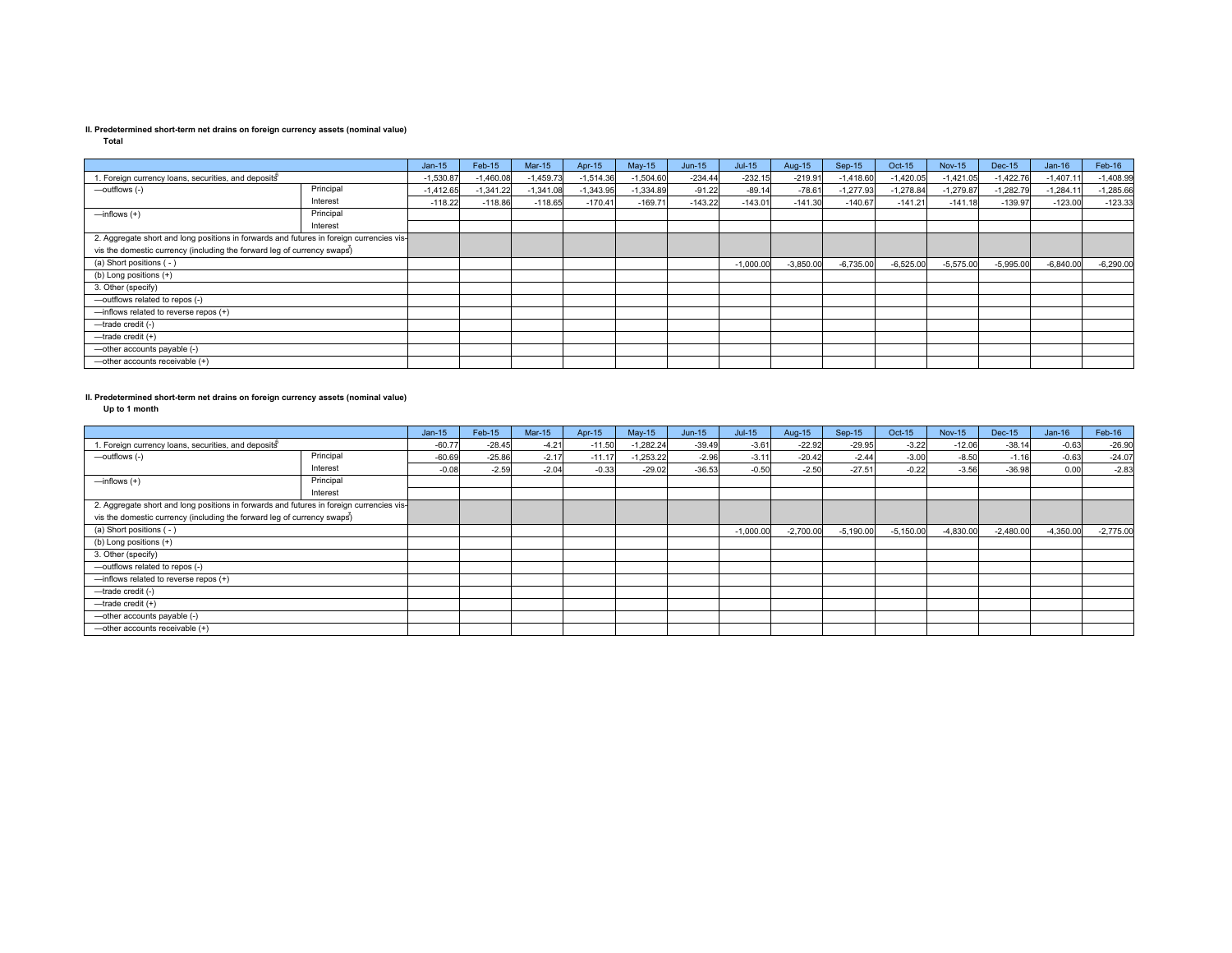**More than 1 and up to 3 months**

|                                                                                          |           | $Jan-15$ | Feb-15   | <b>Mar-15</b> | Apr-15      | $May-15$ | $Jun-15$ | $Jul-15$ | Aug-15      | $Sep-15$    | Oct-15   | <b>Nov-15</b> | Dec-15      | $Jan-16$    | Feb-16      |
|------------------------------------------------------------------------------------------|-----------|----------|----------|---------------|-------------|----------|----------|----------|-------------|-------------|----------|---------------|-------------|-------------|-------------|
| 1. Foreign currency loans, securities, and deposits                                      |           | $-29.31$ | $-15.60$ | $-1,293.09$   | $-1,322.13$ | $-43.38$ | $-29.21$ | $-55.91$ | $-33.47$    | $-14.72$    | $-50.14$ | $-38.76$      | $-27.06$    | $-55.66$    | $-32.28$    |
| -outflows (-)                                                                            | Principal | $-24.64$ | $-13.18$ | $-1,263.83$   | $-1,256.46$ | $-6.33$  | $-25.92$ | $-25.37$ | $-5.64$     | $-11.08$    | $-9.62$  | $-1.78$       | $-24.28$    | $-25.17$    | $-4.51$     |
|                                                                                          | Interest  | $-4.67$  | $-2.42$  | $-29.26$      | $-65.67$    | $-37.05$ | $-3.29$  | $-30.54$ | $-27.83$    | $-3.64$     | $-40.52$ | $-36.98$      | $-2.78$     | $-30.49$    | $-27.77$    |
| $\equiv$ inflows $(+)$                                                                   | Principal |          |          |               |             |          |          |          |             |             |          |               |             |             |             |
|                                                                                          | Interest  |          |          |               |             |          |          |          |             |             |          |               |             |             |             |
| 2. Aggregate short and long positions in forwards and futures in foreign currencies vis- |           |          |          |               |             |          |          |          |             |             |          |               |             |             |             |
| vis the domestic currency (including the forward leg of currency swaps)                  |           |          |          |               |             |          |          |          |             |             |          |               |             |             |             |
| (a) Short positions (-)                                                                  |           |          |          |               |             |          |          |          | $-1,150.00$ | $-1,430.00$ | 1,260.00 | $-630.00$     | $-3,400.00$ | $-2,275.00$ | $-3,400.00$ |
| (b) Long positions (+)                                                                   |           |          |          |               |             |          |          |          |             |             |          |               |             |             |             |
| 3. Other (specify)                                                                       |           |          |          |               |             |          |          |          |             |             |          |               |             |             |             |
| -outflows related to repos (-)                                                           |           |          |          |               |             |          |          |          |             |             |          |               |             |             |             |
| -inflows related to reverse repos (+)                                                    |           |          |          |               |             |          |          |          |             |             |          |               |             |             |             |
| -trade credit (-)                                                                        |           |          |          |               |             |          |          |          |             |             |          |               |             |             |             |
| $-$ trade credit $(+)$                                                                   |           |          |          |               |             |          |          |          |             |             |          |               |             |             |             |
| -other accounts payable (-)                                                              |           |          |          |               |             |          |          |          |             |             |          |               |             |             |             |
| -other accounts receivable (+)                                                           |           |          |          |               |             |          |          |          |             |             |          |               |             |             |             |

# **II. Predetermined short-term net drains on foreign currency assets (nominal value) More than 3 months and up to 1 year**

| More than 3 months and up to 1 year                                                      |           |             |             |           |           |           |           |           |           |             |             |               |             |             |             |
|------------------------------------------------------------------------------------------|-----------|-------------|-------------|-----------|-----------|-----------|-----------|-----------|-----------|-------------|-------------|---------------|-------------|-------------|-------------|
|                                                                                          |           | $Jan-15$    | Feb-15      | $Mar-15$  | Apr-15    | $May-15$  | $Jun-15$  | $Jul-15$  | Aug-15    | $Sep-15$    | Oct-15      | <b>Nov-15</b> | Dec-15      | $Jan-16$    | Feb-16      |
| 1. Foreign currency loans, securities, and deposits                                      |           | $-1,440.79$ | $-1,416.03$ | $-162.43$ | $-180.73$ | $-178.98$ | $-165.74$ | $-172.63$ | $-163.52$ | $-1,373.93$ | $-1,366.69$ | $-1,370.23$   | $-1,357.56$ | $-1,350.82$ | $-1,349.81$ |
| -outflows (-)                                                                            | Principal | $-1,327.32$ | $-1,302.18$ | $-75.08$  | $-76.32$  | $-75.34$  | $-62.34$  | $-60.66$  | $-52.55$  | $-1,264.41$ | $-1,266.22$ | $-1,269.59$   | $-1,257.35$ | $-1,258.31$ | $-1,257.08$ |
|                                                                                          | Interest  | $-113.47$   | $-113.85$   | $-87.35$  | $-104.41$ | $-103.64$ | $-103.40$ | $-111.97$ | $-110.97$ | $-109.52$   | $-100.47$   | $-100.64$     | $-100.21$   | $-92.51$    | $-92.73$    |
| $-$ inflows $(+)$                                                                        | Principal |             |             |           |           |           |           |           |           |             |             |               |             |             |             |
|                                                                                          | Interest  |             |             |           |           |           |           |           |           |             |             |               |             |             |             |
| 2. Aggregate short and long positions in forwards and futures in foreign currencies vis- |           |             |             |           |           |           |           |           |           |             |             |               |             |             |             |
| vis the domestic currency (including the forward leg of currency swaps)                  |           |             |             |           |           |           |           |           |           |             |             |               |             |             |             |
| (a) Short positions (-)                                                                  |           |             |             |           |           |           |           |           |           | $-115.00$   | $-115.00$   | $-115.00$     | $-115.00$   | $-215.00$   | $-115.00$   |
| (b) Long positions (+)                                                                   |           |             |             |           |           |           |           |           |           |             |             |               |             |             |             |
| 3. Other (specify)                                                                       |           |             |             |           |           |           |           |           |           |             |             |               |             |             |             |
| -outflows related to repos (-)                                                           |           |             |             |           |           |           |           |           |           |             |             |               |             |             |             |
| -inflows related to reverse repos (+)                                                    |           |             |             |           |           |           |           |           |           |             |             |               |             |             |             |
| -trade credit (-)                                                                        |           |             |             |           |           |           |           |           |           |             |             |               |             |             |             |
| -trade credit (+)                                                                        |           |             |             |           |           |           |           |           |           |             |             |               |             |             |             |
| -other accounts payable (-)                                                              |           |             |             |           |           |           |           |           |           |             |             |               |             |             |             |
| -other accounts receivable (+)                                                           |           |             |             |           |           |           |           |           |           |             |             |               |             |             |             |
|                                                                                          |           |             |             |           |           |           |           |           |           |             |             |               |             |             |             |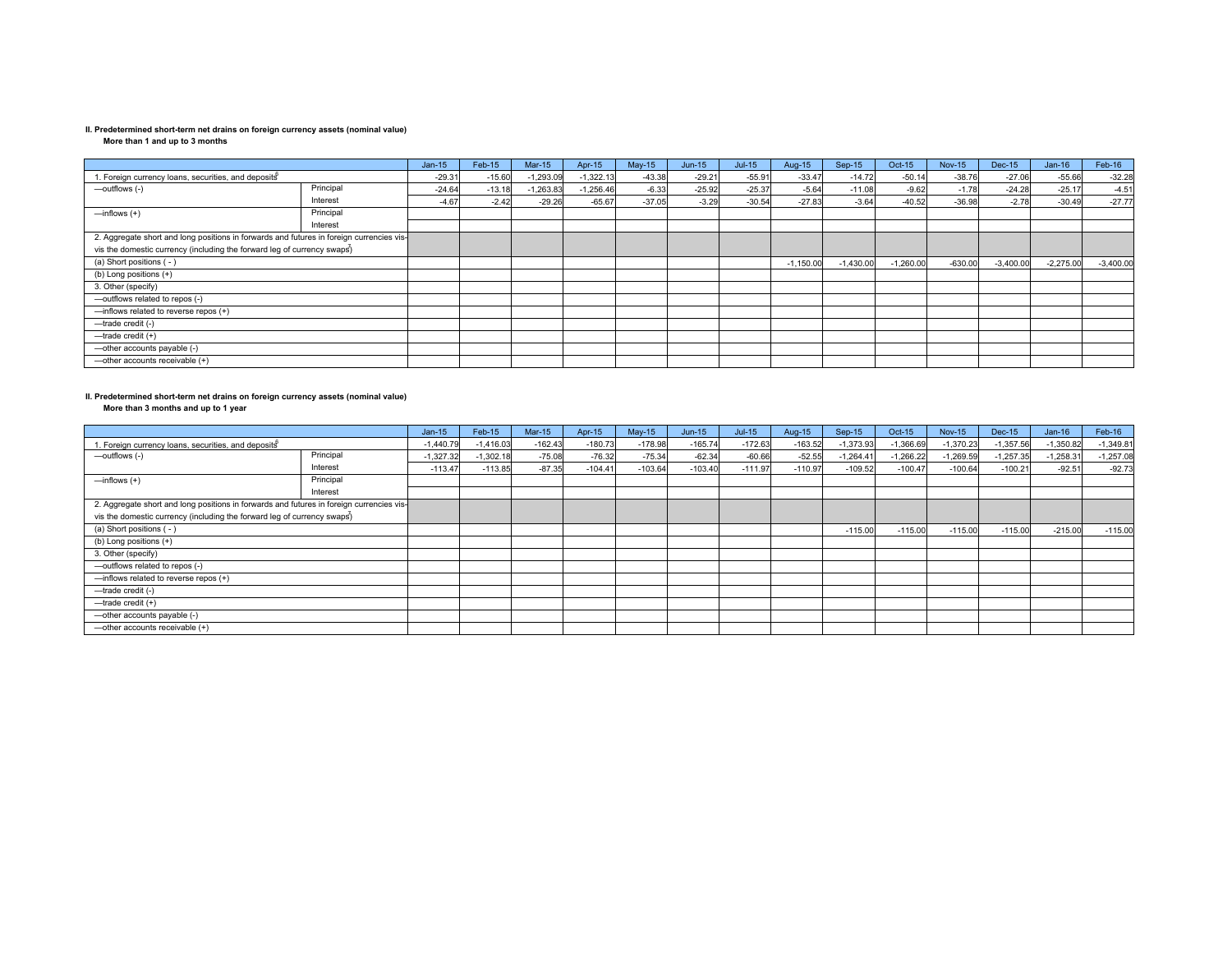**Total**

|                                                                                           | $Jan-15$ | Feb-15   | $Mar-15$ | Apr-15   | $May-15$ | $Jun-15$ | $Jul-15$ | Aug-15   | $Sep-15$ | Oct-15  | <b>Nov-15</b> | Dec-15   | $Jan-16$    | Feb-16      |
|-------------------------------------------------------------------------------------------|----------|----------|----------|----------|----------|----------|----------|----------|----------|---------|---------------|----------|-------------|-------------|
| 1. Contingent liabilities in foreign currency                                             | $-82.00$ | $-82.00$ | $-82.14$ | $-82.14$ | $-82.33$ | $-82.34$ | $-93.33$ | $-93.33$ | $-91.01$ | $-91.0$ | $-91.20$      | $-91.20$ | $-1,101.66$ | $-1,101.66$ |
| (a) Collateral guarantees on debt falling due within 1 year                               | $-82.00$ | $-82.00$ | $-82.14$ | $-82.14$ | $-82.33$ | $-82.34$ | $-93.33$ | $-93.33$ | $-91.01$ | $-91.0$ | $-91.20$      | $-91.20$ | $-1,101.66$ | $-1,101.66$ |
| (b) Other contingent liabilities                                                          |          |          |          |          |          |          |          |          |          |         |               |          |             |             |
| 2. Foreign currency securities issued with embedded options (puttable bonds)              |          |          |          |          |          |          |          |          |          |         |               |          |             |             |
| 3. Undrawn, unconditional credit linesprovided by:                                        |          |          |          |          |          |          |          |          |          |         |               |          |             |             |
| (a) other national monetary authorities, BIS, IMF, and other international organizations  |          |          |          |          |          |          |          |          |          |         |               |          |             |             |
| -other national monetary authorities (+)                                                  |          |          |          |          |          |          |          |          |          |         |               |          |             |             |
| $-BIS (+)$                                                                                |          |          |          |          |          |          |          |          |          |         |               |          |             |             |
| $-MF (+)$                                                                                 |          |          |          |          |          |          |          |          |          |         |               |          |             |             |
| -other international organizations(+)                                                     |          |          |          |          |          |          |          |          |          |         |               |          |             |             |
| (b) with banks and other financial institutions headquartered in the reporting country (+ |          |          |          |          |          |          |          |          |          |         |               |          |             |             |
| (c) with banks and other financial institutions headquartered outside the reporting       |          |          |          |          |          |          |          |          |          |         |               |          |             |             |
| country (+)                                                                               |          |          |          |          |          |          |          |          |          |         |               |          |             |             |
| 4. Undrawn, unconditional credit lines provided to:                                       |          |          |          |          |          |          |          |          |          |         |               |          |             |             |
| (a) other national monetary authorities, BIS, IMF, and other international organizations  |          |          |          |          |          |          |          |          |          |         |               |          |             |             |
| -other national monetary authorities (-)                                                  |          |          |          |          |          |          |          |          |          |         |               |          |             |             |
| $-BIS$ (-)                                                                                |          |          |          |          |          |          |          |          |          |         |               |          |             |             |
| $-MF(-)$                                                                                  |          |          |          |          |          |          |          |          |          |         |               |          |             |             |
| -other international organizations (-)                                                    |          |          |          |          |          |          |          |          |          |         |               |          |             |             |
| (b) banks and other financial institutions headquartered in reporting country (-          |          |          |          |          |          |          |          |          |          |         |               |          |             |             |
| (c) banks and other financial institutions headquartered outside the reporting country (  |          |          |          |          |          |          |          |          |          |         |               |          |             |             |
| 5. Aggregate short and long positions of options in foreign currencies vis-à-vis the      |          |          |          |          |          |          |          |          |          |         |               |          |             |             |
| domestic currency <sup>10</sup>                                                           |          |          |          |          |          |          |          |          |          |         |               |          |             |             |
| (a) Short positions                                                                       |          |          |          |          |          |          |          |          |          |         |               |          |             |             |
| (i) Bought puts                                                                           |          |          |          |          |          |          |          |          |          |         |               |          |             |             |
| (ii) Written calls                                                                        |          |          |          |          |          |          |          |          |          |         |               |          |             |             |
| (b) Long positions                                                                        |          |          |          |          |          |          |          |          |          |         |               |          |             |             |
| (i) Bought calls                                                                          |          |          |          |          |          |          |          |          |          |         |               |          |             |             |
| (ii) Written puts                                                                         |          |          |          |          |          |          |          |          |          |         |               |          |             |             |
| PRO MEMORIA: In-the-money options <sup>11</sup>                                           |          |          |          |          |          |          |          |          |          |         |               |          |             |             |
| (1) At current exchange rate                                                              |          |          |          |          |          |          |          |          |          |         |               |          |             |             |
| (a) Short position                                                                        |          |          |          |          |          |          |          |          |          |         |               |          |             |             |
| (b) Long position                                                                         |          |          |          |          |          |          |          |          |          |         |               |          |             |             |
| $(2) + 5$ % (depreciation of 5%)                                                          |          |          |          |          |          |          |          |          |          |         |               |          |             |             |
| (a) Short position                                                                        |          |          |          |          |          |          |          |          |          |         |               |          |             |             |
| (b) Long position                                                                         |          |          |          |          |          |          |          |          |          |         |               |          |             |             |
| $(3)$ - 5 % (appreciation of 5%)                                                          |          |          |          |          |          |          |          |          |          |         |               |          |             |             |
| (a) Short position                                                                        |          |          |          |          |          |          |          |          |          |         |               |          |             |             |
| (b) Long position                                                                         |          |          |          |          |          |          |          |          |          |         |               |          |             |             |
| (4) +10 % (depreciation of 10%)                                                           |          |          |          |          |          |          |          |          |          |         |               |          |             |             |
| (a) Short position                                                                        |          |          |          |          |          |          |          |          |          |         |               |          |             |             |
| (b) Long position                                                                         |          |          |          |          |          |          |          |          |          |         |               |          |             |             |
| (5) - 10 % (appreciation of 10%)                                                          |          |          |          |          |          |          |          |          |          |         |               |          |             |             |
| (a) Short position                                                                        |          |          |          |          |          |          |          |          |          |         |               |          |             |             |
| (b) Long position                                                                         |          |          |          |          |          |          |          |          |          |         |               |          |             |             |
| (6) Other (specify)                                                                       |          |          |          |          |          |          |          |          |          |         |               |          |             |             |
| (a) Short position                                                                        |          |          |          |          |          |          |          |          |          |         |               |          |             |             |
| (b) Long position                                                                         |          |          |          |          |          |          |          |          |          |         |               |          |             |             |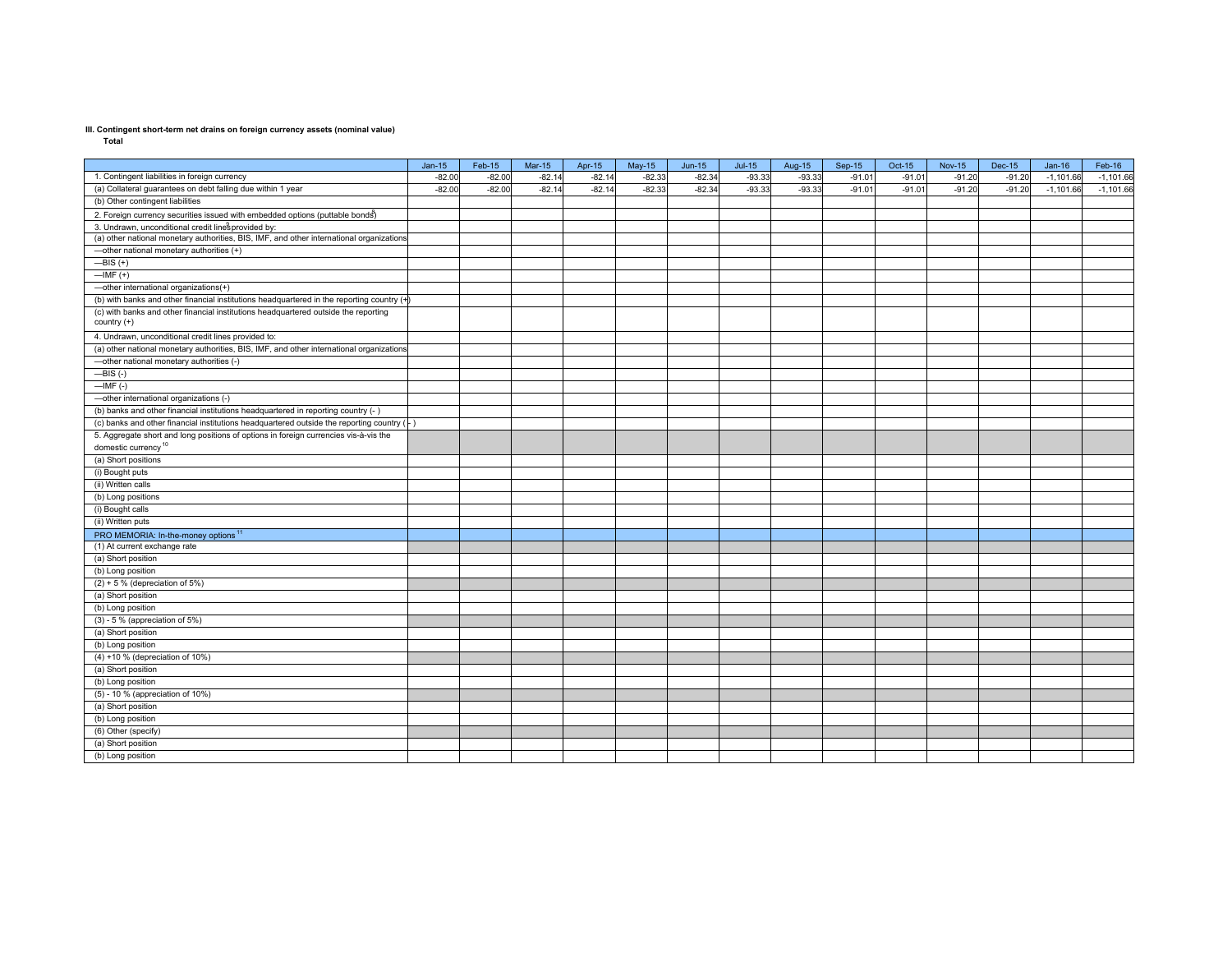**Up to 1 month**

|                                                                                                    | $Jan-15$ | Feb-15   | $Mar-15$ | Apr-15  | $May-15$ | $Jun-15$ | $Jul-15$ | Aug-15   | $Sep-15$ | Oct-15  | <b>Nov-15</b> | <b>Dec-15</b> | $Jan-16$ | Feb-16      |
|----------------------------------------------------------------------------------------------------|----------|----------|----------|---------|----------|----------|----------|----------|----------|---------|---------------|---------------|----------|-------------|
| 1. Contingent liabilities in foreign currency                                                      | 0.00     | $-23.59$ | 0.00     | $-6.95$ | 0.00     | $-10.41$ | 0.00     | $-23.62$ | 0.00     | $-7.03$ | 0.00          | $-10.41$      | 0.00     | $-1,023.63$ |
| (a) Collateral guarantees on debt falling due within 1 year                                        | 0.00     | $-23.59$ | 0.00     | $-6.95$ | 0.00     | $-10.4$  | 0.00     | $-23.62$ | 0.00     | $-7.03$ | 0.00          | $-10.41$      | 0.00     | $-1,023.63$ |
| (b) Other contingent liabilities                                                                   |          |          |          |         |          |          |          |          |          |         |               |               |          |             |
| 2. Foreign currency securities issued with embedded options (puttable bonds)                       |          |          |          |         |          |          |          |          |          |         |               |               |          |             |
| 3. Undrawn, unconditional credit linesprovided by:                                                 |          |          |          |         |          |          |          |          |          |         |               |               |          |             |
| (a) other national monetary authorities, BIS, IMF, and other international organizations           |          |          |          |         |          |          |          |          |          |         |               |               |          |             |
| -other national monetary authorities (+)                                                           |          |          |          |         |          |          |          |          |          |         |               |               |          |             |
| $-BIS (+)$                                                                                         |          |          |          |         |          |          |          |          |          |         |               |               |          |             |
| $-MF (+)$                                                                                          |          |          |          |         |          |          |          |          |          |         |               |               |          |             |
| -other international organizations (+)                                                             |          |          |          |         |          |          |          |          |          |         |               |               |          |             |
| (b) with banks and other financial institutions headquartered in the reporting country (+          |          |          |          |         |          |          |          |          |          |         |               |               |          |             |
| (c) with banks and other financial institutions headquartered outside the reporting<br>country (+) |          |          |          |         |          |          |          |          |          |         |               |               |          |             |
| 4. Undrawn, unconditional credit lines provided to:                                                |          |          |          |         |          |          |          |          |          |         |               |               |          |             |
| (a) other national monetary authorities, BIS, IMF, and other international organizations           |          |          |          |         |          |          |          |          |          |         |               |               |          |             |
| -other national monetary authorities (-)                                                           |          |          |          |         |          |          |          |          |          |         |               |               |          |             |
| $-BIS$ (-)                                                                                         |          |          |          |         |          |          |          |          |          |         |               |               |          |             |
| $-MF(-)$                                                                                           |          |          |          |         |          |          |          |          |          |         |               |               |          |             |
| -other international organizations (-)                                                             |          |          |          |         |          |          |          |          |          |         |               |               |          |             |
| (b) banks and other financial institutions headquartered in reporting country (- )                 |          |          |          |         |          |          |          |          |          |         |               |               |          |             |
| (c) banks and other financial institutions headquartered outside the reporting country $(+)$       |          |          |          |         |          |          |          |          |          |         |               |               |          |             |
| 5. Aggregate short and long positions of options in foreign currencies vis-à-vis the               |          |          |          |         |          |          |          |          |          |         |               |               |          |             |
| domestic currency <sup>10</sup>                                                                    |          |          |          |         |          |          |          |          |          |         |               |               |          |             |
| (a) Short positions                                                                                |          |          |          |         |          |          |          |          |          |         |               |               |          |             |
| (i) Bought puts                                                                                    |          |          |          |         |          |          |          |          |          |         |               |               |          |             |
| (ii) Written calls                                                                                 |          |          |          |         |          |          |          |          |          |         |               |               |          |             |
| (b) Long positions                                                                                 |          |          |          |         |          |          |          |          |          |         |               |               |          |             |
| (i) Bought calls                                                                                   |          |          |          |         |          |          |          |          |          |         |               |               |          |             |
| (ii) Written puts                                                                                  |          |          |          |         |          |          |          |          |          |         |               |               |          |             |
| PRO MEMORIA: In-the-money options <sup>11</sup>                                                    |          |          |          |         |          |          |          |          |          |         |               |               |          |             |
| (1) At current exchange rate                                                                       |          |          |          |         |          |          |          |          |          |         |               |               |          |             |
| (a) Short position                                                                                 |          |          |          |         |          |          |          |          |          |         |               |               |          |             |
| (b) Long position                                                                                  |          |          |          |         |          |          |          |          |          |         |               |               |          |             |
| $(2) + 5$ % (depreciation of 5%)                                                                   |          |          |          |         |          |          |          |          |          |         |               |               |          |             |
| (a) Short position                                                                                 |          |          |          |         |          |          |          |          |          |         |               |               |          |             |
| (b) Long position                                                                                  |          |          |          |         |          |          |          |          |          |         |               |               |          |             |
| $(3)$ - 5 % (appreciation of 5%)                                                                   |          |          |          |         |          |          |          |          |          |         |               |               |          |             |
| (a) Short position                                                                                 |          |          |          |         |          |          |          |          |          |         |               |               |          |             |
| (b) Long position                                                                                  |          |          |          |         |          |          |          |          |          |         |               |               |          |             |
| (4) +10 % (depreciation of 10%)                                                                    |          |          |          |         |          |          |          |          |          |         |               |               |          |             |
| (a) Short position                                                                                 |          |          |          |         |          |          |          |          |          |         |               |               |          |             |
| (b) Long position                                                                                  |          |          |          |         |          |          |          |          |          |         |               |               |          |             |
| (5) - 10 % (appreciation of 10%)                                                                   |          |          |          |         |          |          |          |          |          |         |               |               |          |             |
| (a) Short position                                                                                 |          |          |          |         |          |          |          |          |          |         |               |               |          |             |
| (b) Long position                                                                                  |          |          |          |         |          |          |          |          |          |         |               |               |          |             |
| (6) Other (specify)                                                                                |          |          |          |         |          |          |          |          |          |         |               |               |          |             |
| (a) Short position                                                                                 |          |          |          |         |          |          |          |          |          |         |               |               |          |             |
| (b) Long position                                                                                  |          |          |          |         |          |          |          |          |          |         |               |               |          |             |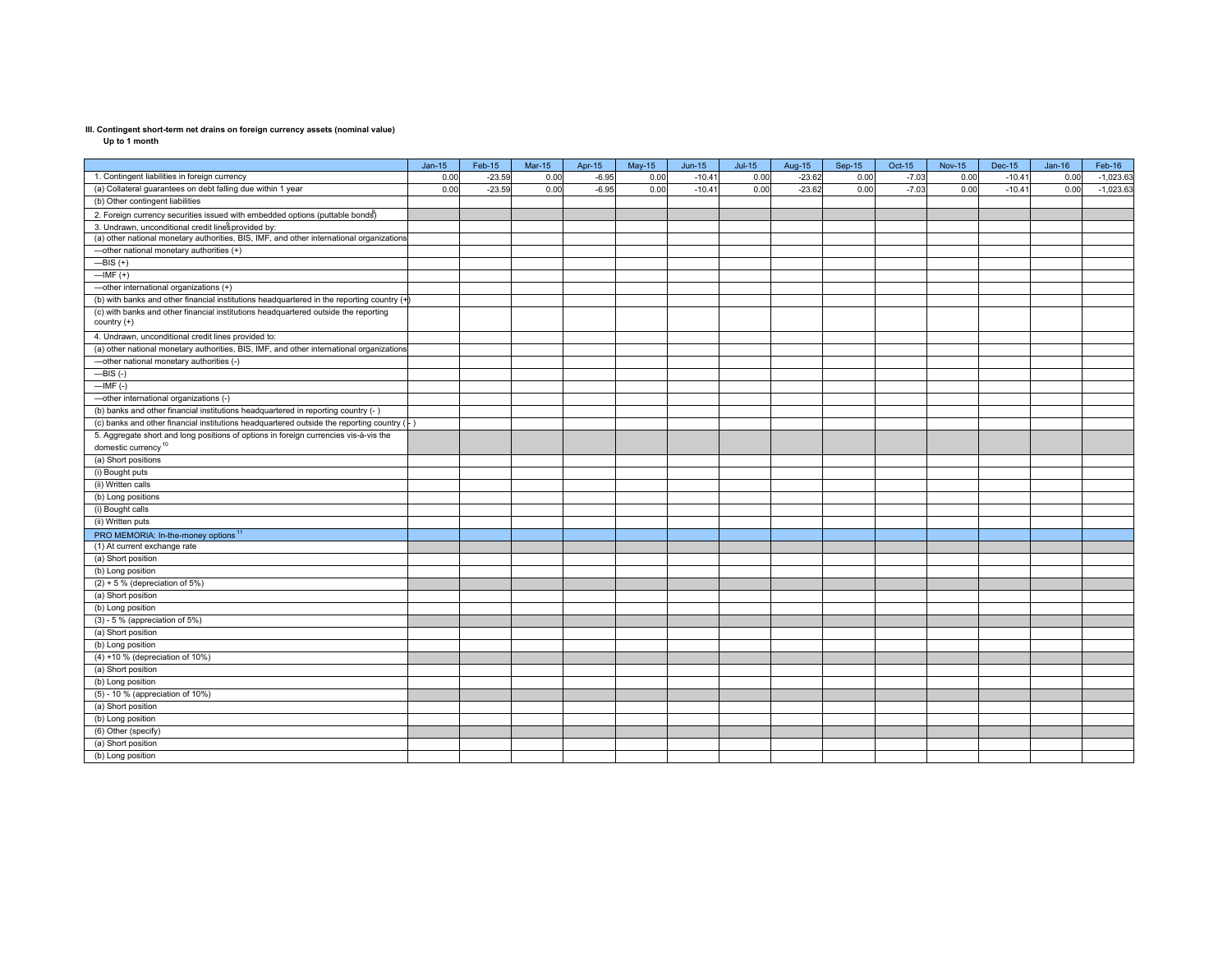**More than 1 and up to 3 months**

|                                                                                                    | $Jan-15$ | Feb-15  | <b>Mar-15</b> | Apr-15   | $May-15$ | $Jun-15$ | $Jul-15$ | Aug-15  | $Sep-15$ | Oct-15   | <b>Nov-15</b> | Dec-15   | $Jan-16$    | Feb-16  |
|----------------------------------------------------------------------------------------------------|----------|---------|---------------|----------|----------|----------|----------|---------|----------|----------|---------------|----------|-------------|---------|
| 1. Contingent liabilities in foreign currency                                                      | $-23.59$ | $-6.95$ | $-6.95$       | $-10.41$ | $-10.4$  | $-23.62$ | $-23.62$ | $-7.03$ | $-7.03$  | $-10.41$ | $-10.4$       | $-23.73$ | $-1,023.63$ | $-7.02$ |
| (a) Collateral guarantees on debt falling due within 1 year                                        | $-23.59$ | $-6.95$ | $-6.95$       | $-10.41$ | $-10.4$  | $-23.62$ | $-23.62$ | $-7.03$ | $-7.03$  | $-10.41$ | $-10.4$       | $-23.73$ | $-1,023.63$ | $-7.02$ |
| (b) Other contingent liabilities                                                                   |          |         |               |          |          |          |          |         |          |          |               |          |             |         |
| 2. Foreign currency securities issued with embedded options (puttable bonds)                       |          |         |               |          |          |          |          |         |          |          |               |          |             |         |
| 3. Undrawn, unconditional credit linesprovided by:                                                 |          |         |               |          |          |          |          |         |          |          |               |          |             |         |
| (a) other national monetary authorities, BIS, IMF, and other international organizations           |          |         |               |          |          |          |          |         |          |          |               |          |             |         |
| -other national monetary authorities (+)                                                           |          |         |               |          |          |          |          |         |          |          |               |          |             |         |
| $-BIS (+)$                                                                                         |          |         |               |          |          |          |          |         |          |          |               |          |             |         |
| $-MF (+)$                                                                                          |          |         |               |          |          |          |          |         |          |          |               |          |             |         |
| -other international organizations (+)                                                             |          |         |               |          |          |          |          |         |          |          |               |          |             |         |
| (b) with banks and other financial institutions headquartered in the reporting country (-          |          |         |               |          |          |          |          |         |          |          |               |          |             |         |
| (c) with banks and other financial institutions headquartered outside the reporting<br>country (+) |          |         |               |          |          |          |          |         |          |          |               |          |             |         |
| 4. Undrawn, unconditional credit lines provided to:                                                |          |         |               |          |          |          |          |         |          |          |               |          |             |         |
| (a) other national monetary authorities, BIS, IMF, and other international organizations           |          |         |               |          |          |          |          |         |          |          |               |          |             |         |
| -other national monetary authorities (-)                                                           |          |         |               |          |          |          |          |         |          |          |               |          |             |         |
| $-BIS(-)$                                                                                          |          |         |               |          |          |          |          |         |          |          |               |          |             |         |
| $-$ IMF $(-)$                                                                                      |          |         |               |          |          |          |          |         |          |          |               |          |             |         |
| -other international organizations (-)                                                             |          |         |               |          |          |          |          |         |          |          |               |          |             |         |
| (b) banks and other financial institutions headquartered in reporting country (- )                 |          |         |               |          |          |          |          |         |          |          |               |          |             |         |
| (c) banks and other financial institutions headquartered outside the reporting country (-)         |          |         |               |          |          |          |          |         |          |          |               |          |             |         |
| 5. Aggregate short and long positions of options in foreign currencies vis-à-vis the               |          |         |               |          |          |          |          |         |          |          |               |          |             |         |
| domestic currency <sup>10</sup>                                                                    |          |         |               |          |          |          |          |         |          |          |               |          |             |         |
| (a) Short positions                                                                                |          |         |               |          |          |          |          |         |          |          |               |          |             |         |
| (i) Bought puts                                                                                    |          |         |               |          |          |          |          |         |          |          |               |          |             |         |
| (ii) Written calls                                                                                 |          |         |               |          |          |          |          |         |          |          |               |          |             |         |
| (b) Long positions                                                                                 |          |         |               |          |          |          |          |         |          |          |               |          |             |         |
| (i) Bought calls                                                                                   |          |         |               |          |          |          |          |         |          |          |               |          |             |         |
| (ii) Written puts                                                                                  |          |         |               |          |          |          |          |         |          |          |               |          |             |         |
| PRO MEMORIA: In-the-money options <sup>11</sup>                                                    |          |         |               |          |          |          |          |         |          |          |               |          |             |         |
| (1) At current exchange rate                                                                       |          |         |               |          |          |          |          |         |          |          |               |          |             |         |
| (a) Short position                                                                                 |          |         |               |          |          |          |          |         |          |          |               |          |             |         |
| (b) Long position                                                                                  |          |         |               |          |          |          |          |         |          |          |               |          |             |         |
| $(2) + 5$ % (depreciation of 5%)                                                                   |          |         |               |          |          |          |          |         |          |          |               |          |             |         |
| (a) Short position                                                                                 |          |         |               |          |          |          |          |         |          |          |               |          |             |         |
| (b) Long position                                                                                  |          |         |               |          |          |          |          |         |          |          |               |          |             |         |
| $(3)$ - 5 % (appreciation of 5%)                                                                   |          |         |               |          |          |          |          |         |          |          |               |          |             |         |
| (a) Short position                                                                                 |          |         |               |          |          |          |          |         |          |          |               |          |             |         |
| (b) Long position                                                                                  |          |         |               |          |          |          |          |         |          |          |               |          |             |         |
| $(4) + 10$ % (depreciation of 10%)                                                                 |          |         |               |          |          |          |          |         |          |          |               |          |             |         |
| (a) Short position                                                                                 |          |         |               |          |          |          |          |         |          |          |               |          |             |         |
| (b) Long position                                                                                  |          |         |               |          |          |          |          |         |          |          |               |          |             |         |
| (5) - 10 % (appreciation of 10%)                                                                   |          |         |               |          |          |          |          |         |          |          |               |          |             |         |
| (a) Short position                                                                                 |          |         |               |          |          |          |          |         |          |          |               |          |             |         |
| (b) Long position                                                                                  |          |         |               |          |          |          |          |         |          |          |               |          |             |         |
| (6) Other (specify)                                                                                |          |         |               |          |          |          |          |         |          |          |               |          |             |         |
| (a) Short position                                                                                 |          |         |               |          |          |          |          |         |          |          |               |          |             |         |
| (b) Long position                                                                                  |          |         |               |          |          |          |          |         |          |          |               |          |             |         |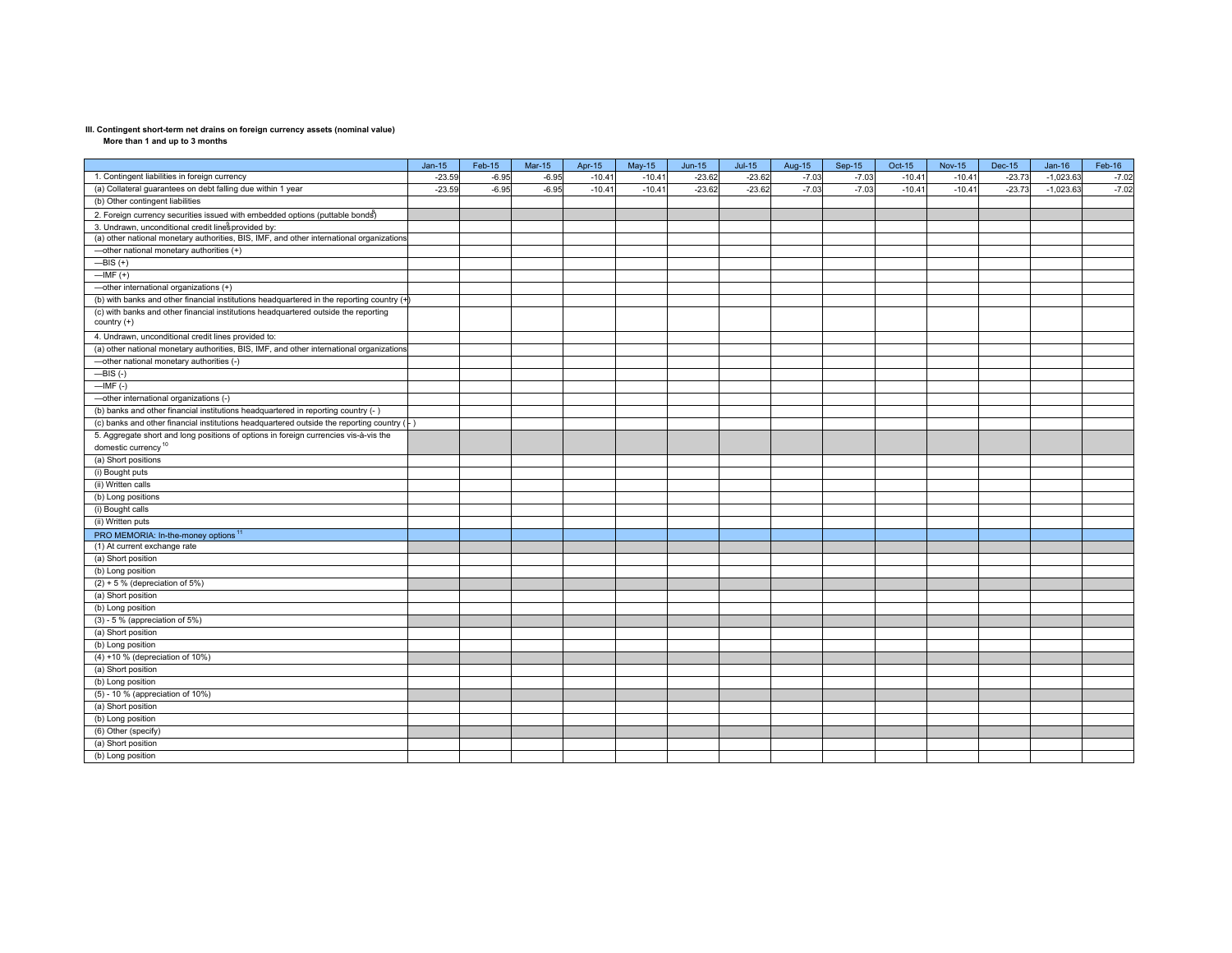**More than 3 months and up to 1 year**

|                                                                                             | $Jan-15$ | Feb-15   | $Mar-15$ | Apr-15   | $May-15$ | $Jun-15$ | $Jul-15$ | Aug-15   | $Sep-15$ | Oct-15   | <b>Nov-15</b> | <b>Dec-15</b> | $Jan-16$ | Feb-16   |
|---------------------------------------------------------------------------------------------|----------|----------|----------|----------|----------|----------|----------|----------|----------|----------|---------------|---------------|----------|----------|
| 1. Contingent liabilities in foreign currency                                               | $-58.41$ | $-51.46$ | $-75.19$ | $-64.78$ | $-71.92$ | $-48.3$  | $-69.71$ | $-62.68$ | $-83.98$ | $-73.57$ | $-80.79$      | $-57.06$      | $-78.03$ | $-71.01$ |
| (a) Collateral guarantees on debt falling due within 1 year                                 | $-58.41$ | $-51.46$ | $-75.19$ | $-64.78$ | $-71.92$ | $-48.3$  | $-69.71$ | $-62.68$ | $-83.98$ | $-73.57$ | $-80.79$      | $-57.06$      | $-78.03$ | $-71.01$ |
| (b) Other contingent liabilities                                                            |          |          |          |          |          |          |          |          |          |          |               |               |          |          |
| 2. Foreign currency securities issued with embedded options (puttable bonds)                |          |          |          |          |          |          |          |          |          |          |               |               |          |          |
| 3. Undrawn, unconditional credit linesprovided by:                                          |          |          |          |          |          |          |          |          |          |          |               |               |          |          |
| (a) other national monetary authorities, BIS, IMF, and other international organizations    |          |          |          |          |          |          |          |          |          |          |               |               |          |          |
| -other national monetary authorities (+)                                                    |          |          |          |          |          |          |          |          |          |          |               |               |          |          |
| $\overline{-}$ BIS (+)                                                                      |          |          |          |          |          |          |          |          |          |          |               |               |          |          |
| $-HMF(+)$                                                                                   |          |          |          |          |          |          |          |          |          |          |               |               |          |          |
| -other national monetary authorities (+)                                                    |          |          |          |          |          |          |          |          |          |          |               |               |          |          |
| (b) with banks and other financial institutions headquartered in the reporting country (+   |          |          |          |          |          |          |          |          |          |          |               |               |          |          |
| (c) with banks and other financial institutions headquartered outside the reporting         |          |          |          |          |          |          |          |          |          |          |               |               |          |          |
| country (+)                                                                                 |          |          |          |          |          |          |          |          |          |          |               |               |          |          |
| 4. Undrawn, unconditional credit lines provided to:                                         |          |          |          |          |          |          |          |          |          |          |               |               |          |          |
| (a) other national monetary authorities, BIS, IMF, and other international organizations    |          |          |          |          |          |          |          |          |          |          |               |               |          |          |
| -other national monetary authorities (-)                                                    |          |          |          |          |          |          |          |          |          |          |               |               |          |          |
| $-BIS$ (-)                                                                                  |          |          |          |          |          |          |          |          |          |          |               |               |          |          |
| $-MF(-)$                                                                                    |          |          |          |          |          |          |          |          |          |          |               |               |          |          |
| -other national monetary authorities (-)                                                    |          |          |          |          |          |          |          |          |          |          |               |               |          |          |
| (b) banks and other financial institutions headquartered in reporting country (- )          |          |          |          |          |          |          |          |          |          |          |               |               |          |          |
| (c) banks and other financial institutions headquartered outside the reporting country (- ) |          |          |          |          |          |          |          |          |          |          |               |               |          |          |
| 5. Aggregate short and long positions of options in foreign currencies vis-à-vis the        |          |          |          |          |          |          |          |          |          |          |               |               |          |          |
| domestic currency <sup>10</sup>                                                             |          |          |          |          |          |          |          |          |          |          |               |               |          |          |
| (a) Short positions                                                                         |          |          |          |          |          |          |          |          |          |          |               |               |          |          |
| (i) Bought puts                                                                             |          |          |          |          |          |          |          |          |          |          |               |               |          |          |
| (ii) Written calls                                                                          |          |          |          |          |          |          |          |          |          |          |               |               |          |          |
| (b) Long positions                                                                          |          |          |          |          |          |          |          |          |          |          |               |               |          |          |
| (i) Bought calls                                                                            |          |          |          |          |          |          |          |          |          |          |               |               |          |          |
| (ii) Written puts                                                                           |          |          |          |          |          |          |          |          |          |          |               |               |          |          |
| PRO MEMORIA: In-the-money options <sup>11</sup>                                             |          |          |          |          |          |          |          |          |          |          |               |               |          |          |
| (1) At current exchange rate                                                                |          |          |          |          |          |          |          |          |          |          |               |               |          |          |
| (a) Short position                                                                          |          |          |          |          |          |          |          |          |          |          |               |               |          |          |
| (b) Long position                                                                           |          |          |          |          |          |          |          |          |          |          |               |               |          |          |
| $(2) + 5$ % (depreciation of 5%)                                                            |          |          |          |          |          |          |          |          |          |          |               |               |          |          |
| (a) Short position                                                                          |          |          |          |          |          |          |          |          |          |          |               |               |          |          |
| (b) Long position                                                                           |          |          |          |          |          |          |          |          |          |          |               |               |          |          |
| $(3)$ - 5 % (appreciation of 5%)                                                            |          |          |          |          |          |          |          |          |          |          |               |               |          |          |
| (a) Short position                                                                          |          |          |          |          |          |          |          |          |          |          |               |               |          |          |
| (b) Long position                                                                           |          |          |          |          |          |          |          |          |          |          |               |               |          |          |
| (4) +10 % (depreciation of 10%)                                                             |          |          |          |          |          |          |          |          |          |          |               |               |          |          |
| (a) Short position                                                                          |          |          |          |          |          |          |          |          |          |          |               |               |          |          |
| (b) Long position                                                                           |          |          |          |          |          |          |          |          |          |          |               |               |          |          |
| (5) - 10 % (appreciation of 10%)                                                            |          |          |          |          |          |          |          |          |          |          |               |               |          |          |
| (a) Short position                                                                          |          |          |          |          |          |          |          |          |          |          |               |               |          |          |
| (b) Long position                                                                           |          |          |          |          |          |          |          |          |          |          |               |               |          |          |
| (6) Other (specify)                                                                         |          |          |          |          |          |          |          |          |          |          |               |               |          |          |
| (a) Short position                                                                          |          |          |          |          |          |          |          |          |          |          |               |               |          |          |
| (b) Long position                                                                           |          |          |          |          |          |          |          |          |          |          |               |               |          |          |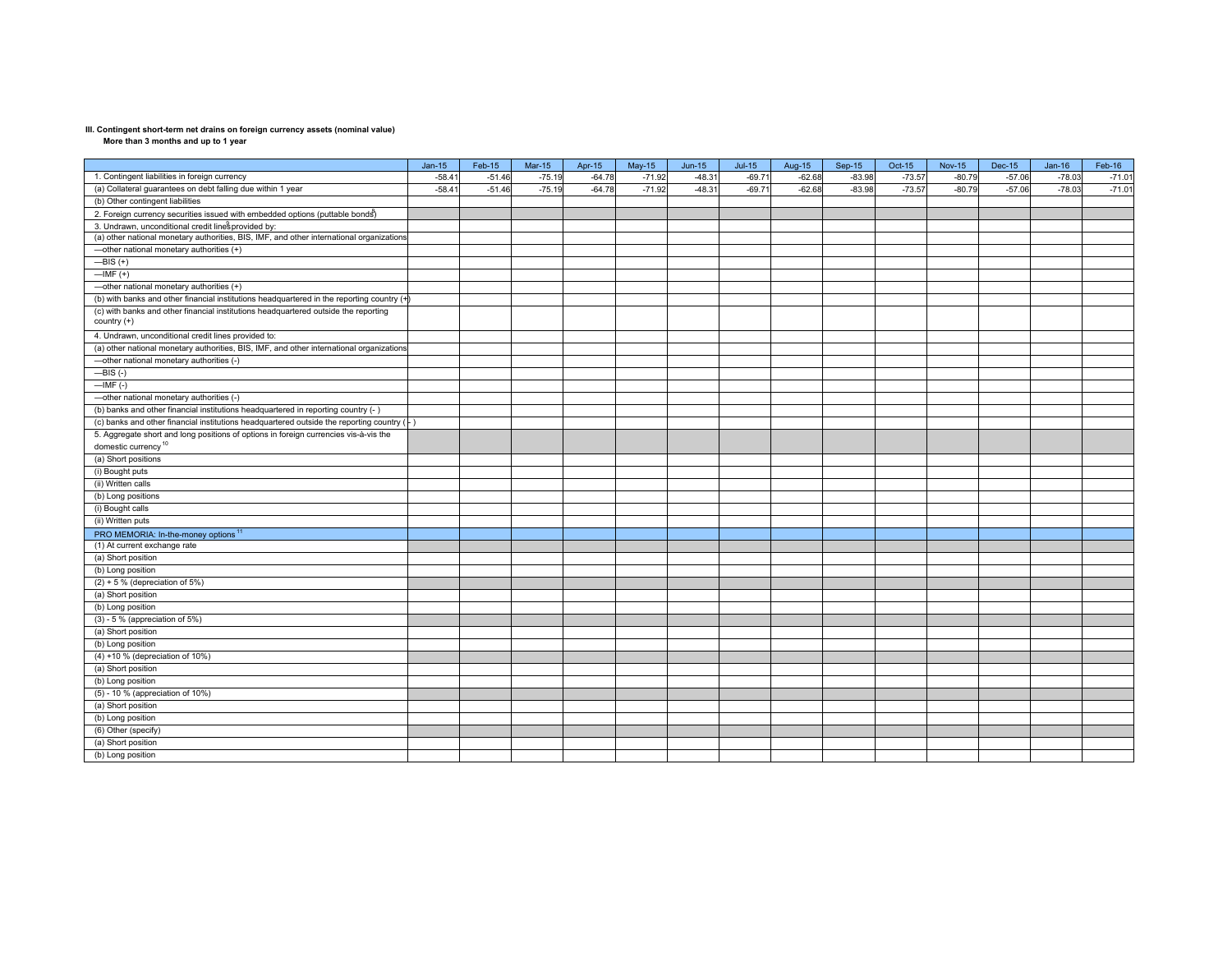### **IV. Memo items**

| (1) To be reported with standard periodicity and timeliness <sup>2</sup>                                                                                            | $Jan-15$ | Feb-15 | <b>Mar-15</b> | Apr-15 | May-15   | $Jun-15$ | $Jul-15$ | Aug-15 | $Sep-15$ | Oct-15 | <b>Nov-15</b> | <b>Dec-15</b> | $Jan-16$ | Feb-16 |
|---------------------------------------------------------------------------------------------------------------------------------------------------------------------|----------|--------|---------------|--------|----------|----------|----------|--------|----------|--------|---------------|---------------|----------|--------|
| (a) short-term domestic currency debt indexed to the exchange rate                                                                                                  |          |        |               |        |          |          |          |        |          |        |               |               |          |        |
| (b) financial instruments denominated in foreign currency and settled by other means                                                                                |          |        |               |        |          |          |          |        |          |        |               |               |          |        |
| (e.g., in domestic currency) <sup>13</sup>                                                                                                                          |          |        |               |        |          |          |          |        |          |        |               |               |          |        |
| -derivatives (forwards, futures, or options contracts)                                                                                                              |          |        |               |        |          |          |          |        |          |        |               |               |          |        |
| -short positions                                                                                                                                                    |          |        |               |        |          |          |          |        |          |        |               |               |          |        |
| -long positions                                                                                                                                                     |          |        |               |        |          |          |          |        |          |        |               |               |          |        |
| -other instruments                                                                                                                                                  |          |        |               |        |          |          |          |        |          |        |               |               |          |        |
| (c) pledged assets <sup>14</sup>                                                                                                                                    |          |        |               |        |          |          |          |        |          |        |               |               |          |        |
| -included in reserve assets                                                                                                                                         |          |        |               |        |          |          |          |        |          |        |               |               |          |        |
| -included in other foreign currency assets                                                                                                                          |          |        |               |        |          |          |          |        |          |        |               |               |          |        |
| (d) securities lent and on repo <sup>15</sup>                                                                                                                       |          |        |               |        |          |          |          |        |          |        |               |               |          |        |
| -lent or repoed and included in Section I                                                                                                                           |          |        |               |        |          |          |          |        |          |        |               |               |          |        |
| -lent or repoed but not included in Section I                                                                                                                       |          |        |               |        |          |          |          |        |          |        |               |               |          |        |
| -borrowed or acquired and included in Section I                                                                                                                     |          |        |               |        |          |          |          |        |          |        |               |               |          |        |
| -borrowed or acquired but not included in Section I                                                                                                                 |          |        |               |        |          |          |          |        |          |        |               |               |          |        |
| (e) financial derivative assets (net, marked to market) <sup>6</sup>                                                                                                |          |        |               | 490.57 | $-28.90$ |          |          |        | 297.68   |        |               | 6.25          | 227.95   | 15.00  |
| -forwards                                                                                                                                                           |          |        | 10.11         | 490.57 | $-28.90$ | 136.60   | 2,759.67 |        | 297.68   |        |               | 6.25          | 227.95   | 15.00  |
| -futures                                                                                                                                                            |          |        |               |        |          |          |          |        |          |        |               |               |          |        |
| -swaps                                                                                                                                                              |          |        |               |        |          |          |          |        |          |        |               |               |          |        |
| -options                                                                                                                                                            |          |        |               |        |          |          |          |        |          |        |               |               |          |        |
| -other                                                                                                                                                              |          |        |               |        |          |          |          |        |          |        |               |               |          |        |
| (f) derivatives (forward, futures, or options contracts) that have a residual maturity<br>greater than one year.                                                    |          |        |               |        |          |          |          |        |          |        |               |               |          |        |
| -aggregate short and long positions in forwards and futures in foreign currencies vis-a-<br>vis the domestic currency (including the forward leg of currency swaps) |          |        |               |        |          |          |          |        |          |        |               |               |          |        |
| (a) short positions $(-)$                                                                                                                                           |          |        |               |        |          |          |          |        |          |        |               |               |          |        |
| (b) long positions $(+)$                                                                                                                                            |          |        |               |        |          |          |          |        |          |        |               |               |          |        |
| -aggregate short and long positions of options in foreign currencies vis-à-vis the<br>domestic currency                                                             |          |        |               |        |          |          |          |        |          |        |               |               |          |        |
| (a) short positions                                                                                                                                                 |          |        |               |        |          |          |          |        |          |        |               |               |          |        |
| (i) bought puts                                                                                                                                                     |          |        |               |        |          |          |          |        |          |        |               |               |          |        |
| (ii) written calls                                                                                                                                                  |          |        |               |        |          |          |          |        |          |        |               |               |          |        |
| (b) long positions                                                                                                                                                  |          |        |               |        |          |          |          |        |          |        |               |               |          |        |
| (i) bought calls                                                                                                                                                    |          |        |               |        |          |          |          |        |          |        |               |               |          |        |
| (ii) written puts                                                                                                                                                   |          |        |               |        |          |          |          |        |          |        |               |               |          |        |
| (2) To be disclosed at least once a year:                                                                                                                           |          |        |               |        |          |          |          |        |          |        |               |               |          |        |
| (a) currency composition of reserves (by groups of currencies)                                                                                                      |          |        |               |        |          |          |          |        |          |        |               | 95,289.62     |          |        |
| -currencies in SDR basket                                                                                                                                           |          |        |               |        |          |          |          |        |          |        |               | 65,560.9      |          |        |
| -currencies not in SDR basket                                                                                                                                       |          |        |               |        |          |          |          |        |          |        |               | 29,728.63     |          |        |
| -by individual currencies (optional)                                                                                                                                |          |        |               |        |          |          |          |        |          |        |               |               |          |        |